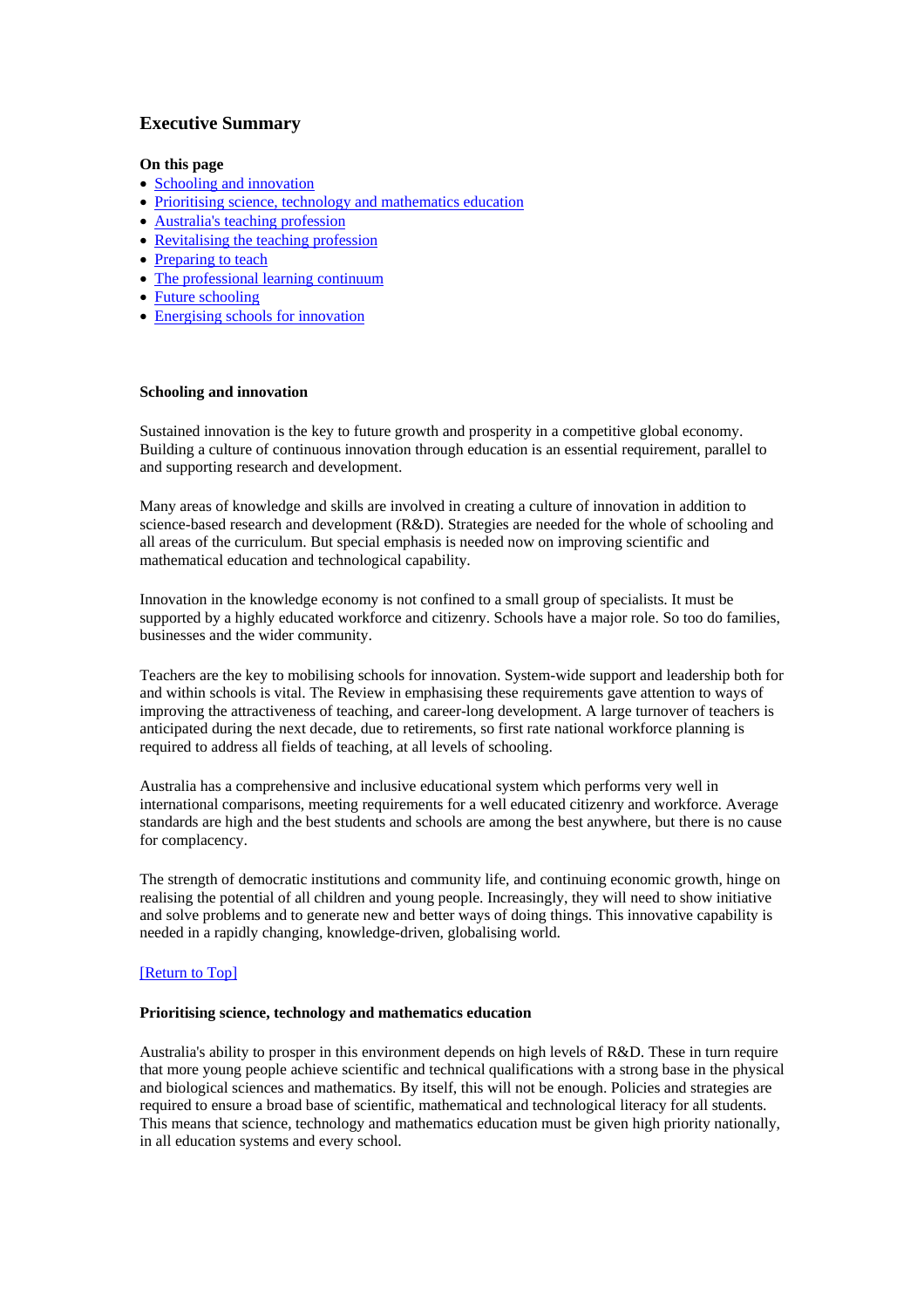There is increasing demand in all occupations and in the community generally for well-educated, creative and enterprising people who communicate well, show initiative, work effectively together and demonstrate high levels of competence and responsibility. These and other attributes are identified in Australia's *Adelaide Declaration on National Goals for Schooling in the Twenty-first Century* (National Goals for Schooling). Much remains to be done to translate the goals into effective action and to ensure that *all* children are set firmly on pathways toward lifelong learning. The Review addresses these and related issues but it is clear that they will continue to require attention far beyond the scope of this inquiry.

The Review focuses on issues in science, technology and mathematics education, which are of national concern. They include:

- a declining proportion of students who complete Year 12 studies in physics, chemistry, biology and advanced mathematics;
- insufficient numbers of highly trained teachers in science, technology and mathematics;
- present uncertainty among primary school teachers about how best to teach science, accompanied by primary teachers $\hat{a} \in \mathbb{R}^M$  relatively low levels of interest and academic attainment in science and mathematics;
- teaching which does too little to stimulate curiosity, problem solving, depth of understanding and continued interest in learning among students, or to thus encourage them to undertake advanced study in science and mathematics at school and beyond; and
- some students who do not do well at school, including too many Indigenous students, and may leave at the minimum permitted age with low attainments and poor motivation for continuing learning.

For all primary teachers there is need to strengthen the content and pedagogical knowledge of science, technology and mathematics in initial teacher education and in professional development programs. For secondary teachers of science there is in addition a need to strengthen further pedagogical knowledge.

The currency of scientific and mathematical knowledge of a generation of teachers who will reach retirement age within the next decade and the nature of professional development opportunities likely to be of most value for these teachers are issues which will continue to require attention over the years ahead.

The Committee visited outstanding, innovative schools where teaching and students $\hat{\mathbf{a}} \in \mathbb{M}$  learning was excellent, not only in science, technology and mathematics, but right across the curriculum. Evidence from many sources demonstrates that high quality teaching and successful learning are widespread. But since they are not universal; the Review has addressed ways to disseminate the best ideas, the most effective practice, as widely as possible across all schools.

The concepts of the knowledge society and economy, innovation and a culture of innovation have similar resonance in education as in industry, employment and social affairs in that:

• it is through continuing systematic inquiry, research and well analysed practice that knowledge for practical application is generated;

• it is increasingly through the systematic application of new knowledge and creative ideas that innovations of practical value are generated; and

- it is those  $\hat{a} \in \hat{B}$  innovations that will in future underpin employment, economic growth, social development and people $\hat{\mathbf{a}} \in \mathbb{R}^M$ s well-being.
- [Return to Top]

#### **Australia's teaching profession**

In Australia's nearly ten thousand schools, there are a quarter of a million teachers with responsibility for the learning of three and a quarter million students. Most are either primary or secondary teachers but some boundaries are becoming more permeable and more diverse patterns of schooling are emerging.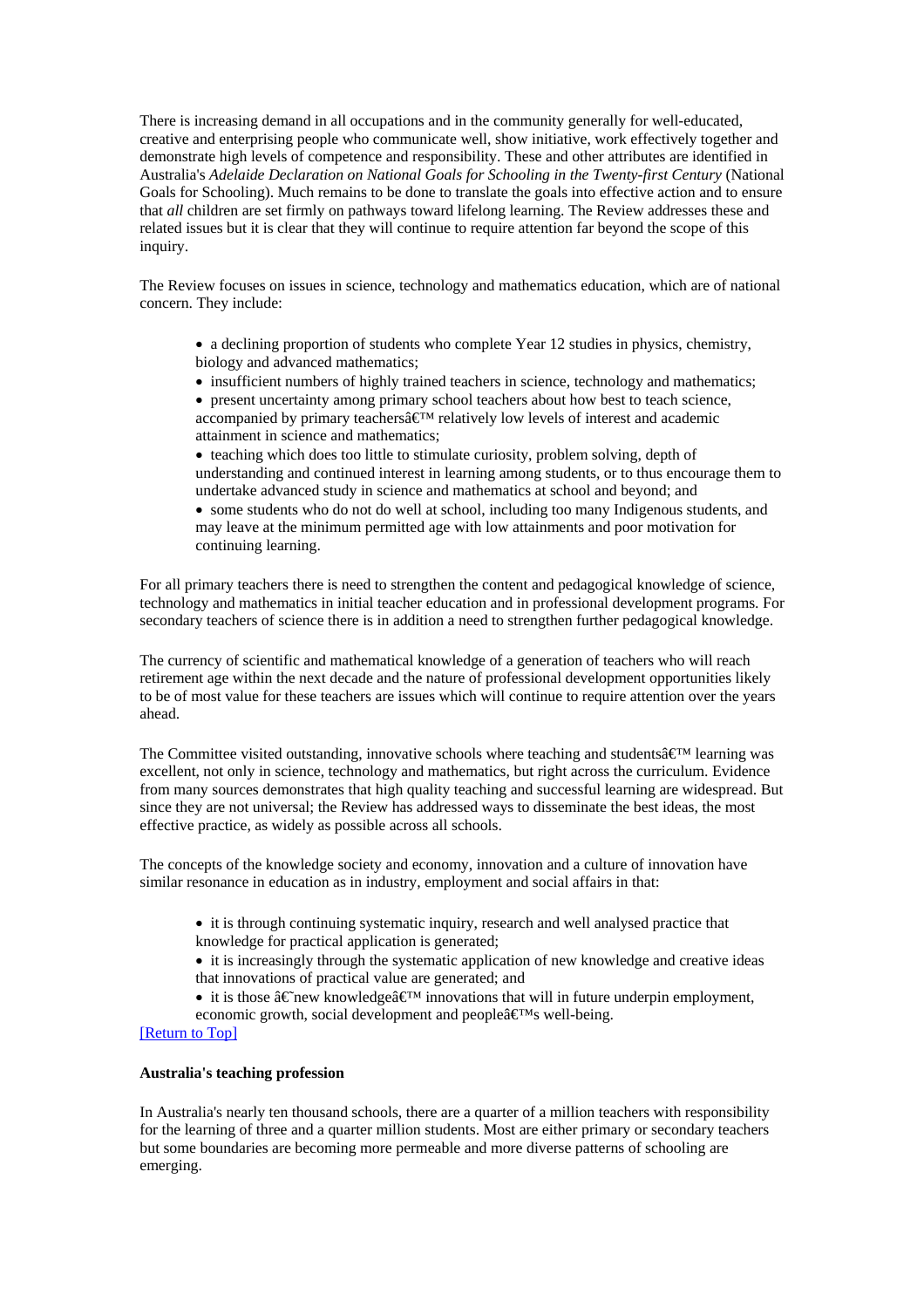In just fifteen years, to 2001, the median age of the teaching population rose from 34 to 43 years, 44 per cent being older than 45 years. In light of this generational change, attracting, recruiting and retaining people to teach will have to become a top national priority.

Teaching now is virtually an all-graduate profession, with teacher education the responsibility of universities and a few other higher education institutions. Australian Government higher education policies and university-wide decision making are two crucial influences on how teachers are educated.

The supply of teachers has been broadly adequate to meet school needs nationally. But recruiting difficulties are apparent for certain secondary specialisations $\hat{a} \in \hat{c}$  including physics, chemistry, mathematics, technology studies and languages other than English (LOTE) $\hat{a}\epsilon$  and in many rural and remote and some metropolitan locations. Targeted policy initiatives, including financial incentives, will be required to attract and retain teachers, especially of science, technology and mathematics. Prospective teachers from Indigenous and other groups at present poorly represented in teaching need to be recruited to achieve a better correspondence with the diversity of students.

A gender bias towards females is pronounced in the teaching profession, especially in the primary sector and in lower secondary schooling. The male teacher cohort is concentrated more heavily in the older age groups and it is mainly older males who teach upper secondary and advanced courses in science and mathematics.

Data limitations and inadequacies make analysis and forecasting supply and demand difficult. However, several priorities stand out:

• ensuring an adequate supply of highly talented, well-educated teachers to meet the need for a more extensive provision of science, technology and mathematics in primary as well as secondary schooling;

• understanding demand by region and specialisation and developing broader strategies to attract, recruit and retain quality teachers of all subjects and at all levels;

- ensuring that all schools regardless of location are well staffed with appropriately qualified teachers; and
- achieving a more diverse population of teachers more representative of the cultural, social and ethnic diversity of the Australian community.

Incentives are needed to attract more talented people to become teachers where shortages are identified. The Australian Government $\hat{a} \in M_s$  identification of teaching as one of two national higher education priorities, to which it proposes to apply a lower rate of HECS, is a significant initiative.

However, those qualifying to teach through completion of a Bachelor of Science degree followed by a graduate teacher education award accrue a higher HECS debt than other teachers, but receive the same pay once employed as teachers. Similarly, those teachers who enrol in higher education units in science, technology and mathematics for the purpose of enhancing their professional expertise accrue a higher HECS debt than their colleagues enrolled in units in other disciplines.

The Committee concluded that secondary and primary teachers of science, technology and mathematics should not pay more HECS than their teaching colleagues.

A difficulty in national workforce planning is insufficient data. Moves now under way to strengthen data collection and analysis and research into conditions affecting teacher demand and supply will need to become more intensive to provide a basis for policy development.

#### [Return to Top]

## **Revitalising the teaching profession**

High quality teachers make a significant and lasting contribution to young people $\hat{\mathbf{a}} \in \mathbb{R}^N$  lives. The quality of their initial education and training should be further improved by a greater concentration on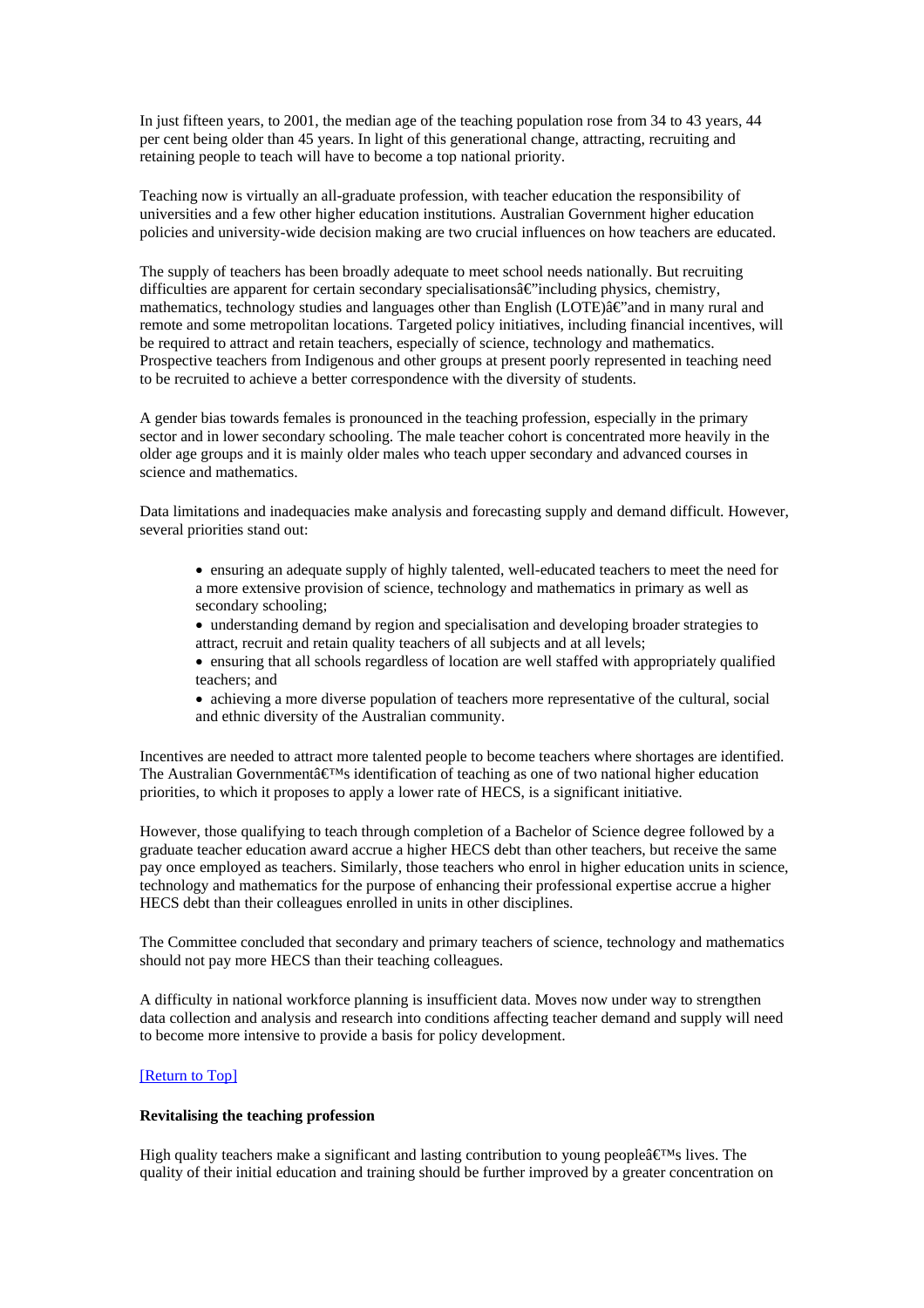the quality of the school experience components. Difficulties surrounding this issue should be resolved by teacher employers, schools, universities and governments in partnership.

Teacher retention in a highly competitive labour market is a serious challenge with many dimensions. Strategies to retain high quality teachers include sustained improvements to the working conditions of teachers, effective induction programs and mentoring support for beginning teachers, curriculum and pedagogy which engages students, articulated professional standards, flexible workplaces and enhanced career pathways, ongoing opportunities for professional learning, strong school based leadership and team practices.

Professional standards will provide a basis of competence for all teachers. When nationally consistent they will also assist in mutual recognition by different jurisdictions and systems of teacher qualifications and capabilities. They will also improve the public profile and standing of the teaching profession.

Recognising and rewarding teaching excellence and providing opportunities for teachers to further develop their expertise and leadership within the profession will aid quality improvement. The profession itself should play a leading role in steps to achieve these outcomes.

The Review Committee welcomes the Australian Government $\hat{a}\in M$ s establishment in 2004 of a National Institute of Quality Teaching and School Leadership. To be run by and for the profession, the Institute will complement arrangements to support and strengthen teaching and school leadership already in place in various State and Territory school systems and in the non-government sector. The Institute is likely to address professional teaching standards, professional learning for teachers and school leaders, quality assurance, research into teaching and learning, induction, mentoring and succession planning for school leaders, and other ways to improve quality and recognise achievement.

Several factors underpin teacher satisfaction and retention. Among them are: improved remuneration; physical conditions within schools; availability and quality of curriculum resources; teaching loads; class sizes; access to and use of technology; appropriate in-service training and the opportunity for study leave and professional development. These need to be kept under constant review and wherever possible improvements should be made.

Consideration should be given to rethinking career progression according to teaching performance. Recognising and refining strategies to support quality teaching and educational leadership will be important. Teacher salary advancement should be based on teaching performance and career structures, with better recognition points for proficient teachers and highly accomplished teachers. Diverse roles teachers perform to complement class teaching, including mentoring, community leadership, cluster support and other leadership roles within the school, need to be recognised.

Progressively, teaching career and salary advancement should come to be based on merit and teaching performance rather than length of service, with accomplished teachers rewarded at higher rates. While starting rates for teachers  $\hat{\mathbf{x}}^{\mathbf{M}}$  salaries are comparable with other professions, ceilings reached eight to eleven years after entering the profession and lack of rewards for outstanding quality of teaching disadvantage teachers.

The Committee noted among submissions and in its visits and meetings a concern over the standing of teaching and the general community regard for education. More has to be done to make teaching once more a career of choice and not, as it has been for too many, a fallback option.

#### [Return to Top]

#### **Preparing to teach**

Teaching has become a graduate profession based on not less than four years of higher education. The many different pathways into teaching fall mainly into either four year education degrees, four year double degrees, or degrees in other subjects followed by one to two years of professional training. Mature-age students are being attracted to teaching, often bringing rich experience from other careers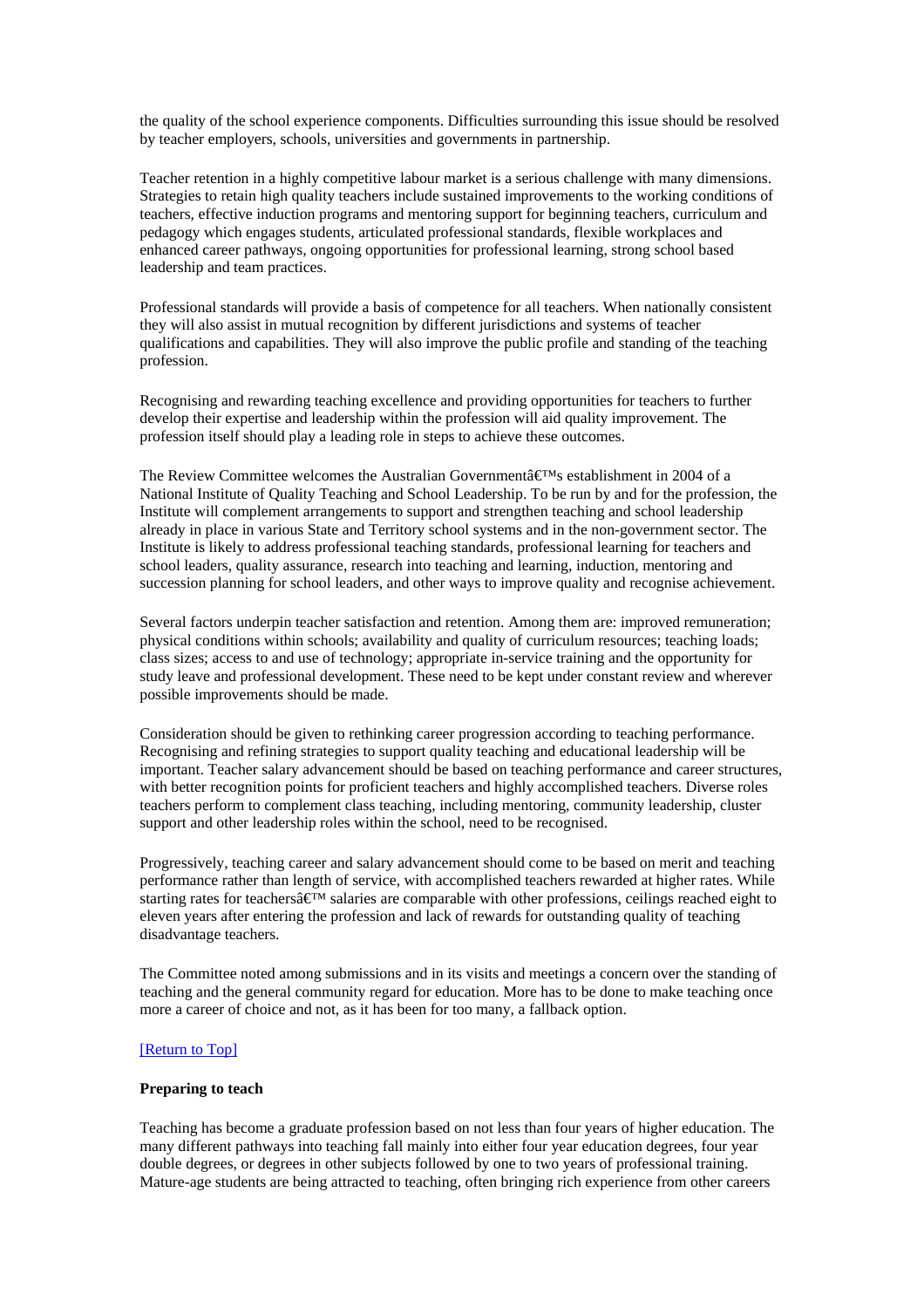and adult life. They require flexible pathways and recognition of what may be heavy personal and family responsibilities. While selection for admission to teacher education courses must be stringent and high entry standards maintained at all times, there is scope for recognising the wide variety of prior learning and competencies that many prospective students bring.

Universities and other higher education institutions can do much to equip prospective teachers with the skills and knowledge needed to develop an innovative capacity in students. They can value, encourage, and model creativity, initiative, enterprise and diverse ways of applying and using knowledge. There are many innovative programs and approaches in teacher education, notably those with close links to schools, including organisation of students $\hat{\mathbf{a}} \in \mathbb{N}$  practical experience of schools and classrooms. Linkages can be further strengthened between initial teacher education, induction, mentoring and continued professional learning. Additional funding the Australian Government has proposed for the practicum under the *Backing Australia's Future* package should be used to improve the workplace learning component of initial teacher education.

Teacher employers, education faculties and professional bodies representing teachers will need to collaborate so that all beginning teachers receive well structured induction programs, mentoring and time to reflect on their practice.

Academic staff involved in the planning and delivery of teacher education courses are often directly involved in schools in various roles. More academic staff need such experience to maintain the currency of their practical knowledge and to build up greater collegiality between schools and universities. Experienced, practising teachers have much to offer teacher education programs. There is scope for conjoint appointments and close working partnerships between school and universities in the design and delivery of teacher education. Overcoming impediments to moving further in this direction will require greater collaboration among universities, schools and employing authorities.

## [Return to Top]

## **The professional learning continuum**

The overall professional preparation of teachers should be strengthened through seeing initial teacher education, practical experience, internships, induction and ongoing professional learning as a continuum.

More extended professional learning is essential for the vitality of the profession. Teachers will be better placed to foster students  $\mathbf{\hat{\theta}}^{\mathbf{M}}$  innovative capabilities, or respond adequately to students  $\mathbf{\hat{\theta}}^{\mathbf{M}}$ diverse learning needs if they continue their own professional learning. Professional learning needs to become a central feature of career development $\hat{\mathbf{a}} \cdot \hat{\mathbf{c}}$  blanned, systematic, regular and relevant.

Access by all teachers, regardless of location and specialisation, to high quality, professional learning has several purposes: to facilitate and enable career advancement; to motivate, rejuvenate and retain good teachers; and to provide the knowledge and competence schools need in pursuing their goals and priorities.

Initial and professional development programs are needed to prepare primary science specialists with sufficient knowledge, confidence and experience to support and advise other teachers when and where needed.

It is necessary to take a wide, career-focused approach to professional learning. Teachers change schools, they move into different areas of specialisation, they may move in and out of the education profession. In addition to professional learning focused on the requirements of the individual teacher $\hat{\mathbf{a}} \in \mathbb{M}$ s current school, approaches are needed which recognise the changing nature of the teaching career and the directions being taken by education authorities as they develop new priorities and re-position themselves in response to wider jurisdictional and national needs.

Upgrading disciplinary and pedagogical knowledge will be at the core of professional learning, especially in the sciences and technology where there are rapid changes in knowledge and techniques.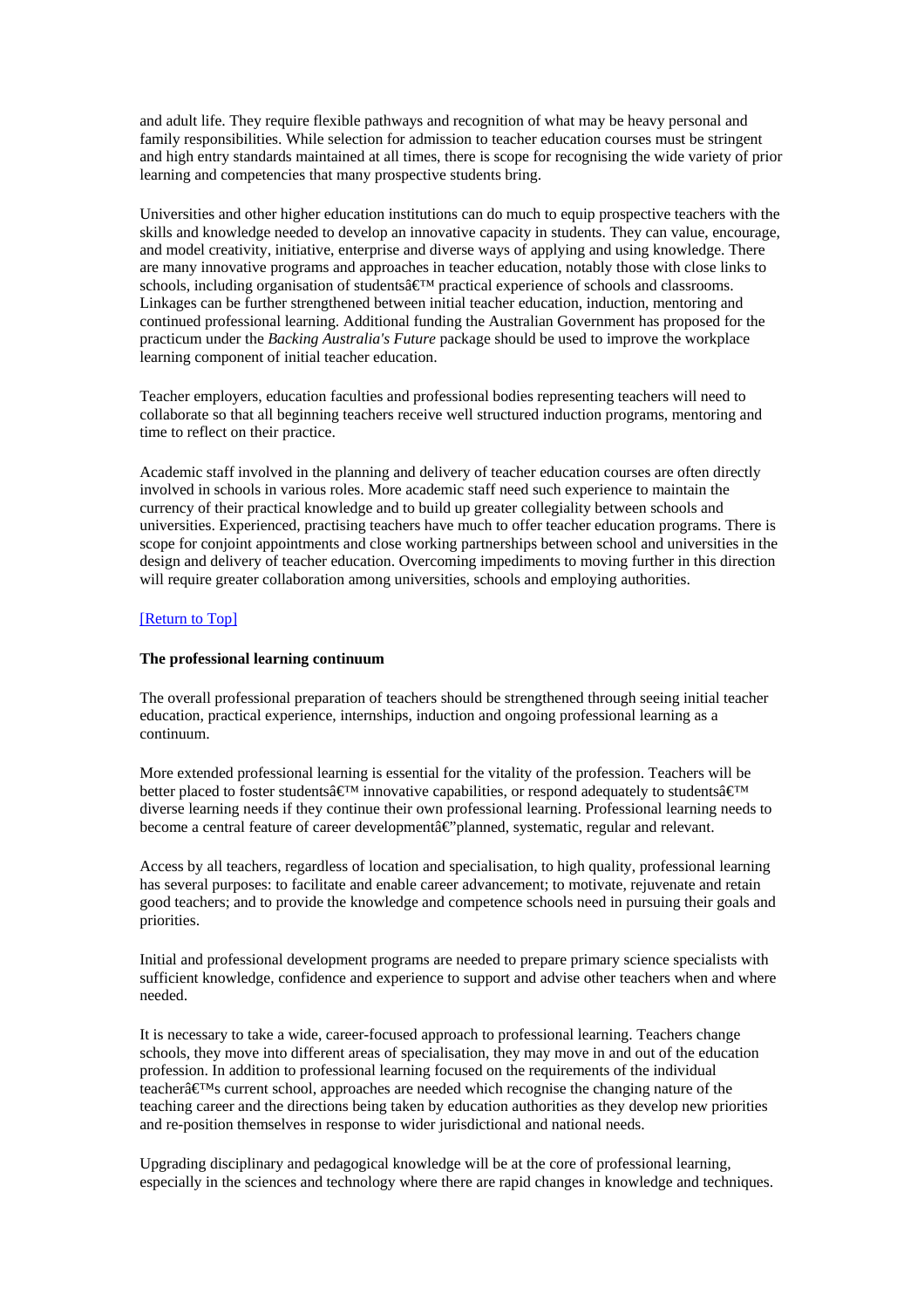It is a feature of all subject areas that research, scholarship and practical experience are constantly reshaping both the surface features of the domain and its structure and foundations. The message for teacher professional learning is that it be current and vital and that it connect with both teachers $\hat{\mathbf{a}} \in \mathbb{M}$ present responsibilities and their evolving career profiles.

Responsibility for professional learning should be shared among teachers, schools, education authorities and the various providing bodies. Increasingly, the value for professional learning of structured experience in industry and both public and voluntary services is being recognised, but it is yet to develop to the point where it is a common experience for practising teachers (or those preparing to teach).

Two requirements to meet for a fully functioning system of professional learning for Australia's teachers are:

- recognition and reward for teachers who demonstrate advanced competencies and continued professional development; and
- greatly improved teacher access to and use of new knowledge and the communication and information technologies pertinent to teaching and learning.

Educational research is vital, but its diffusion and use in solving practical problems in education are constrained when, in both content and form, quality data, evidence, critical evaluation and other products of research and inquiry are not accessible. Teachers require timely and ready access to new knowledge. New technologies have immense potential as vehicles for providing this access and for developing the networks through which professional practice thrives.

## [Return to Top]

#### **Future schooling**

Among the key factors in bringing about school improvement are:

• outstanding leadership, from formally designated staff, notably the school principal, and from the teaching staff and students;

• a clear vision and sense of purpose together with the capability to manage and orchestrate institutional change;

• a commitment by the whole school community, including parents, to this vision and to sustain it in all facets of school life;

• highly competent teachers dedicated to achieving excellent learning outcomes for all students and to maintaining the highest standards of professionalism and professional learning; and

• strong system and employer-led strategic planning, resourcing and support.

These need to be complemented by greater school autonomy in combination with system-wide strategic steering and resourcing, targeted professional learning and flexible career pathways.

Science and mathematics education coordinators should be appointed for clusters of secondary schools and their feeder primary schools to stimulate science teaching and learning in primary schools and ensure that the teaching and learning of science and mathematics are well articulated between the two sectors. Primary school science specialists will boost science in primary schools.

Teachers need a rich understanding of the changing world of children $\hat{a} \in \mathbb{R}^N$ s experience, of youth culture and the lives of students, irrespective of the subjects they teach. Effective teaching requires that teachers are sensitive to and connect with this culture and build upon it. Learning is strongest and most meaningful when it engages students actively, connects with their own knowledge and understanding and relates to their interests and experience. To meet these challenges teachers need a great deal of support in the often difficult conditions of the contemporary school.